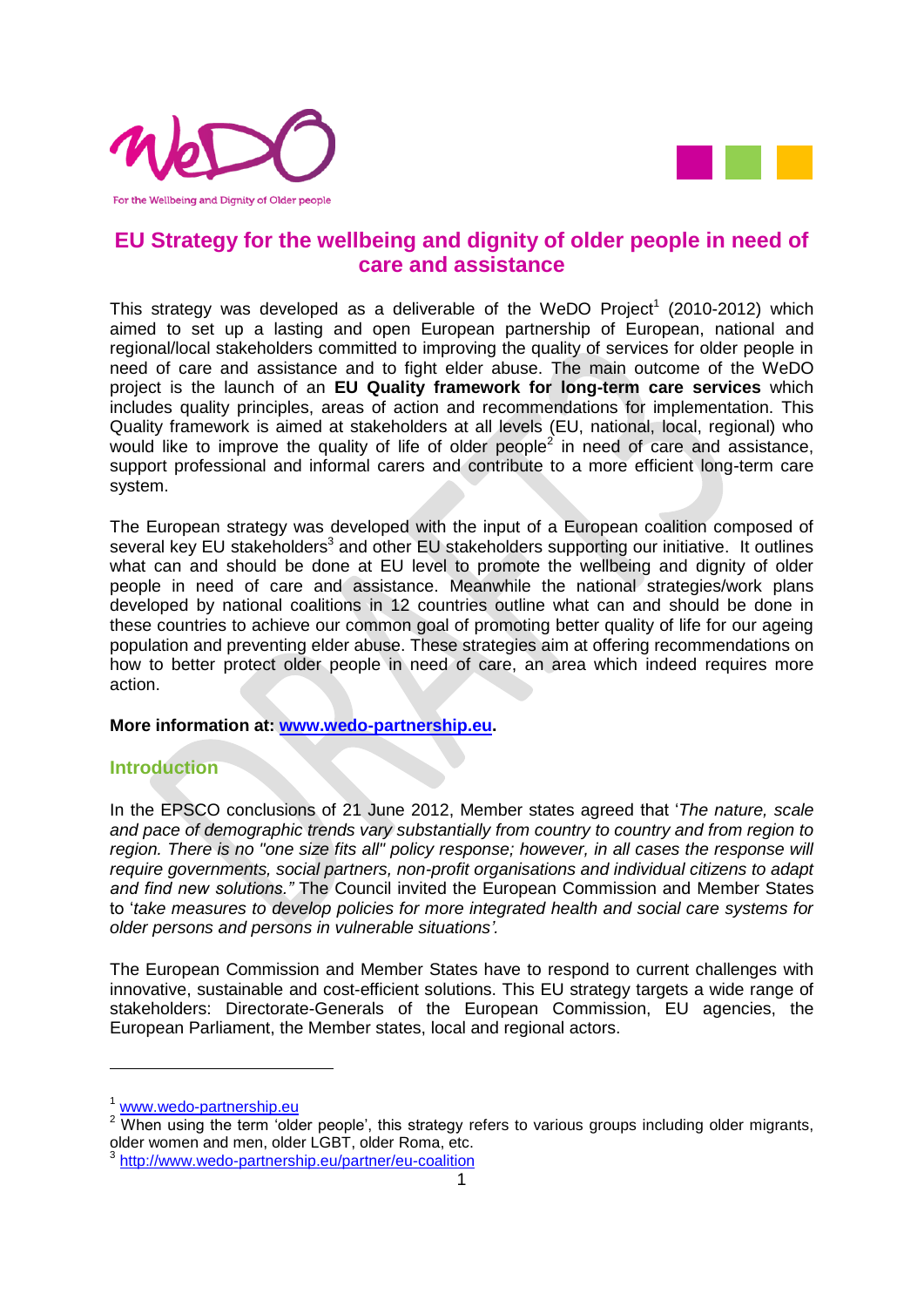We can and need to drive change through smart and inclusive health and social care systems reforms. **High quality care that promotes dignity contributes to improving the quality of life for those who receive care and assistance, to preventing elder abuse, to improving working conditions in the care sector as well as to enabling informal carers to reconcile work and family duties.**

**The EU and the Member States should also aim at creating conditions that allow both women and men to be informal carers if they so wish, while enjoying equal opportunities on the labour market:** the current economic and social crisis has a detrimental impact on informal carers, as reductions in publicly supported eldercare is transferring the responsibility to care for older vulnerable people back to families. This trend affects women in particular due to traditional views on their role as family carers.

In its call for proposals that funded the WeDO project, the European Commission explains that: *"Elder abuse in institutional and domestic settings is increasingly being recognised as a major societal problem. There is a risk that this problem will grow as Member States experience rapidly ageing populations. It appears, however, that only in a minority of cases the abuse of older people does represent a deliberate attempt to harm or exploit the victims. […] No single response will be sufficient to tackle the complex issue of elder abuse. Most Member States have yet to come up with a comprehensive strategy that could offer effective protection to the population of frail elderly people."* 

**This European strategy seeks to contribute to the following EU policy processes:**

- **The Europe 2020 strategy which includes** the objective to reach 75% employment rate across the EU by 2020.
- The implementation of the **UN convention on the rights of persons with disabilities** and especially its article 16
- The **European Innovation Partnership on Active and Healthy ageing** and especially its two first objectives: enabling EU citizens to lead healthy, active and independent lives while ageing; and improving the sustainability and efficiency of social and health care systems;
- The **EU Strategy for Gender Equality**, which includes the key action to 'assess remaining gaps in entitlement to family-related leave, notably paternity leave and carers' leave'.
- → The **European Pact for Gender Equality 2011-2020**, adopted in March 2011

This European strategy promotes **active ageing, age-friendly environments and social inclusion, innovation (including social innovation) as important success factors for improving the quality of life of Europe's ageing population.** It should be **supported by an active participation of a wide range of stakeholders, including older people.**

#### **We call on EU policy makers to act now and achieve by 2020:**

- **1. The adoption of a European Quality framework for long-term care**
- **2. Age-friendly environments across the European Union**
- **3. An EU legal and policy framework for the elimination of all forms of discrimination in care, including ageism and elder abuse**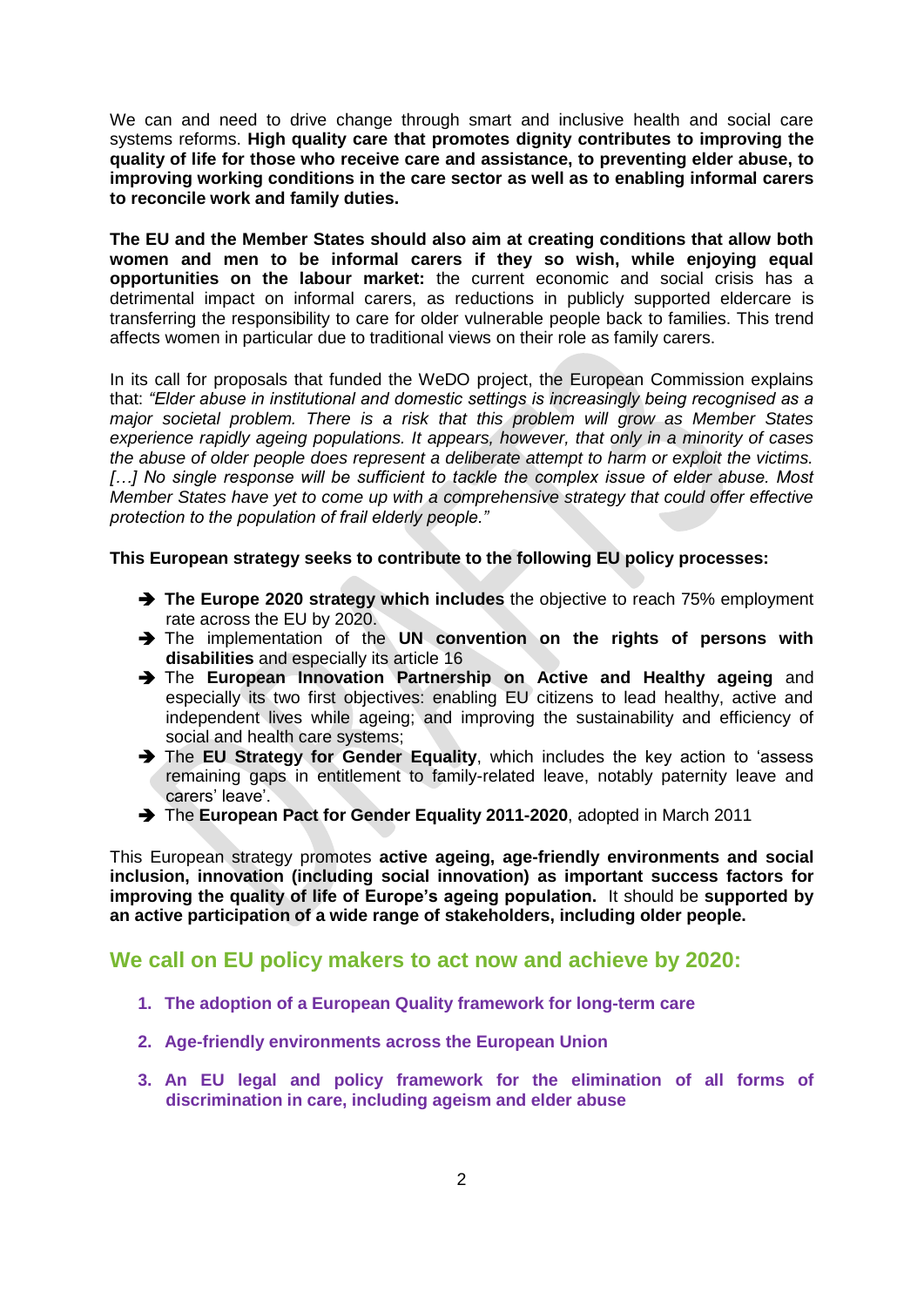**4. The promotion of adequate protection and support to older people in need of care, formal and informal carers and volunteers across the EU, including the smooth cross-border provision of services**

#### **Let's join forces for the wellbeing and dignity of older people in need of care and assistance!**

### **1. The adoption of a European Quality framework for long-term care**

| How?                                                                                                                                                                                                                                                                                                                                                                                                                                                                                                                                                                        |               | By whom?                                         |
|-----------------------------------------------------------------------------------------------------------------------------------------------------------------------------------------------------------------------------------------------------------------------------------------------------------------------------------------------------------------------------------------------------------------------------------------------------------------------------------------------------------------------------------------------------------------------------|---------------|--------------------------------------------------|
| Develop and adopt a voluntary European Quality Framework for<br>long-term care inspired by the WeDO quality principles and areas<br>of action <sup>4</sup> . This should then be adopted by the EPSCO Council as<br>a key element of their Active Ageing principles and legacy of the<br>European Year on Active Ageing and Solidarity between<br>Generations.                                                                                                                                                                                                              | $\rightarrow$ | DG EMPL, SPC,<br><b>EPSCO</b>                    |
| Include a clear reference to the European Quality framework<br>for long-term care in the upcoming European Commission<br>communication on long-term care. This communication should<br>make recommendations to member states, including measures to<br>protect vulnerable older people, prevent and fight elder abuse,<br>promote the role of case/care managers, support formal and<br>informal carers, support volunteers involved in LTC activities,<br>improve the links between formal and informal care, develop<br>specific training programmes for care staff, etc. | $\rightarrow$ | <b>DG EMPL</b>                                   |
| The WeDO quality principles should be used in the future in the<br>framework of the National Social Reports to report on the extent<br>to which the existing national long-term care services respect these<br>principles.                                                                                                                                                                                                                                                                                                                                                  | $\rightarrow$ | <b>National</b><br>governments and<br><b>SPC</b> |
| Support the appropriate authorities in member states to <b>develop</b><br>outcome-oriented standards for LTC in line with the European<br>quality framework for LTC                                                                                                                                                                                                                                                                                                                                                                                                         | $\rightarrow$ | <b>DG EMPL</b>                                   |
| Initiate peer reviews and thematic seminars on a regular basis<br>on the issue of quality of long-term care and the fight against elder<br>abuse to enable exchange of experience and good practice on how<br>to implement the European Quality framework for LTC services in<br>the different member states and for the different target groups.                                                                                                                                                                                                                           | $\rightarrow$ | <b>DG EMPL</b>                                   |

1

<sup>&</sup>lt;sup>4</sup> See the EU Quality framework for long-term care services summary attached to this strategy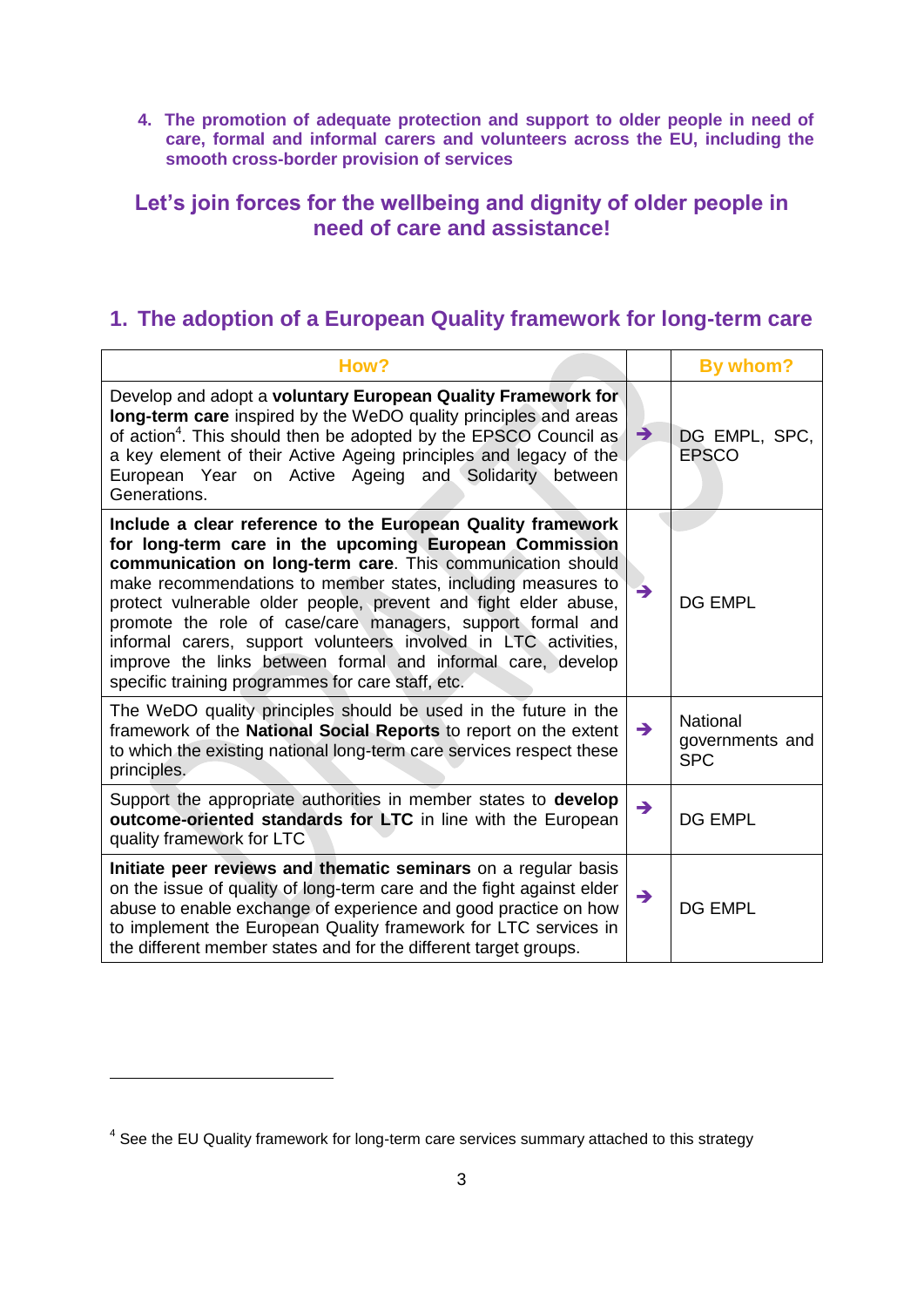# **2. Age-friendly friendly environments across the European Union**

| How?                                                                                                                                                                                                                                                                                                                                                                                                                                                                                                                                                                                                                                                                                                                                                                                                                                                                      |               | By who?                                                                                                                  |
|---------------------------------------------------------------------------------------------------------------------------------------------------------------------------------------------------------------------------------------------------------------------------------------------------------------------------------------------------------------------------------------------------------------------------------------------------------------------------------------------------------------------------------------------------------------------------------------------------------------------------------------------------------------------------------------------------------------------------------------------------------------------------------------------------------------------------------------------------------------------------|---------------|--------------------------------------------------------------------------------------------------------------------------|
| Support the creation of an age-friendly environment network<br>and the launch of a EU Covenant on Demographic change to<br>enable older people in need of care and assistance to live at home<br>and independently for much longer. This should be developed with<br>the active participation of older people themselves: a strong<br>support to the empowerment of older people by the creation of a<br>'Seniors for Innovation' programme would offer new ways to<br>involve senior citizens directly in local/regional/national/European<br>initiatives on age-friendly environments.                                                                                                                                                                                                                                                                                  | $\rightarrow$ | All DGs, lead by<br>DG EMPL and<br>DG JUST- active<br>the<br>role<br>of<br>Committee of the<br>Regions and of<br>the WHO |
| The Economic Policy Committee (EPC) Working Group on<br>Ageing Populations and Sustainability (AWG) should work<br>with the Social Protection Committee Working group on<br>ageing (SPC WG AGE) to agree how to ensure the financial<br>sustainability of long-term care systems while guaranteeing quality<br>of life (linked to the adoption of an EU quality framework for LTC,<br>see Recommendation 3).                                                                                                                                                                                                                                                                                                                                                                                                                                                              | $\rightarrow$ | <b>EPC and SPC</b>                                                                                                       |
| Support the adaptation of living and working environments to<br>the needs of our ageing population with a strong and legally<br>binding European Accessibility Act to improve accessibility to<br>goods and services in particular transport, housing and ICT. A<br>binding EU legislation should be launched to ensure that public<br>websites and websites delivering basic services of public interest<br>are made accessible by 2015.                                                                                                                                                                                                                                                                                                                                                                                                                                 | $\rightarrow$ | <b>JUST</b><br>DG<br>and<br><b>DG CONNECT</b>                                                                            |
| Use structural funds to achieve an age-friendly EU: the<br>European Regional Development Fund (ERDF) should be used<br>to support innovative cost efficient and evidence based solutions<br>for independent living at home or in the community (housing,<br>accessibility, public transport, access to services in rural areas,<br>etc.). The ERDF should also be used to encourage local and<br>regional authorities to develop services and provisions that address<br>the needs of informal carers such as day eldercare and respite<br>care facilities. The European Social Fund should be used to train<br>professionals and informal carers (counselling and psychological<br>support to avoid burn-out and help families to deal with transition<br>and grief associated with change) and improve gender equality<br>(including reconciling work and family life). | $\rightarrow$ | DG REGIO, DG<br><b>EMPL</b><br>and<br>included in<br>the<br>financial<br>perspectives<br>for<br>2014-2020                |
| Take the necessary measures so that the concept of Design<br>for all is applied not only in ICT but also in all living and working<br>environments across the EU and include it in the upcoming EU<br>Accessibility Act.                                                                                                                                                                                                                                                                                                                                                                                                                                                                                                                                                                                                                                                  | $\rightarrow$ | <b>JUST</b><br>DG<br>to<br>coordinate<br>and<br>apply to all DGs                                                         |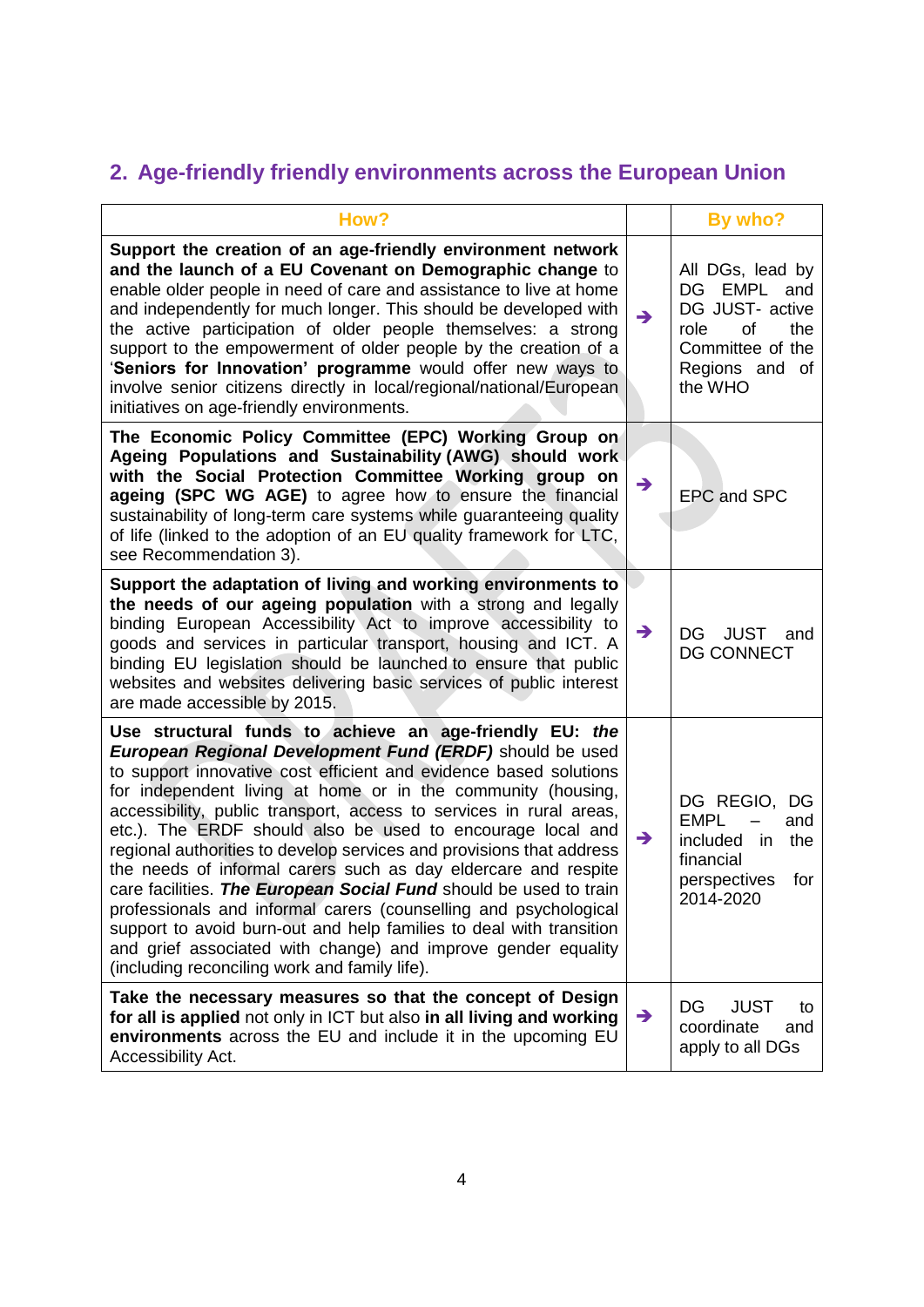#### **3. An EU legal and policy framework for the elimination of all forms of discrimination in care, including ageism, and measures to prevent and fight abuse**

#### **3.1. Fight against discrimination in care and health inequalities**

| How?                                                                                                                                                                                                                                                                              |               | By who?         |
|-----------------------------------------------------------------------------------------------------------------------------------------------------------------------------------------------------------------------------------------------------------------------------------|---------------|-----------------|
| Speed up work and adopt the draft directive on implementing the<br>principle of equal treatment between persons irrespective of                                                                                                                                                   |               |                 |
| religion or belief, disability, age or sexual orientation or<br>identity to ensure that older people will be protected against age<br>discrimination in all areas covered by the proposed directive,<br>including access to preventive and curative health and long-term<br>care. | $\rightarrow$ | Council         |
| <b>Develop 'Health in all policies'</b> and promote an adequate level of $\rightarrow$<br>investment in health promotion and disease prevention                                                                                                                                   |               | <b>DG SANCO</b> |

### **3.2. Prevent and fight elder abuse in care**

| How?                                                                                                                                                                                                                                                                                                                                                                                                                                                                                                                                                       |               | By who?                                       |
|------------------------------------------------------------------------------------------------------------------------------------------------------------------------------------------------------------------------------------------------------------------------------------------------------------------------------------------------------------------------------------------------------------------------------------------------------------------------------------------------------------------------------------------------------------|---------------|-----------------------------------------------|
| Develop a study at EU level to establish a common definition of<br>elder abuse inspired from the WHO definition, to measure the<br>prevalence of elder abuse and the risk factors in all member<br>states (supported by EU research funds related to healthy<br>ageing), This should be based on gender-disaggregated data,<br>and identify useful prevention and intervention policies and<br>protection framework. It might require the development of an<br>'impact assessment methodology' to measure the effectiveness of<br>different interventions. | $\rightarrow$ | <b>DG EMPL</b>                                |
| Support awareness campaigns across the EU to promote a<br>more positive image of older people and to fight elder abuse, as a<br>follow up of the European Year 2012 on active ageing and<br>solidarity between generations                                                                                                                                                                                                                                                                                                                                 | $\rightarrow$ | <b>DG COMM</b>                                |
| Include fight against elder abuse in the work priorities of the<br>and Citizenship Programme<br>Rights<br>new<br>to<br>support<br>stakeholders working in this area (as was the case of DAPHNE<br>programmes) and continue to use the Daphne III programme to<br>increase awareness and develop adequate tools to fight elder<br>abuse in 2013                                                                                                                                                                                                             | $\rightarrow$ | <b>DG JUST</b>                                |
| Establish better coordination between member states justice<br>systems and police records to prevent staff who have been<br>convicted of elder abuse in a country to move and seek work as a<br>carer in another member state                                                                                                                                                                                                                                                                                                                              | $\rightarrow$ | <b>DG JUST</b>                                |
| Include 'elder abuse' as a research topic in the JPND to<br>measure its prevalence and impact on people with dementia, to<br>be able to draw recommendations on how to prevent it based on                                                                                                                                                                                                                                                                                                                                                                 | $\rightarrow$ | EU<br>Joint<br>Programme<br>Neurodegenerative |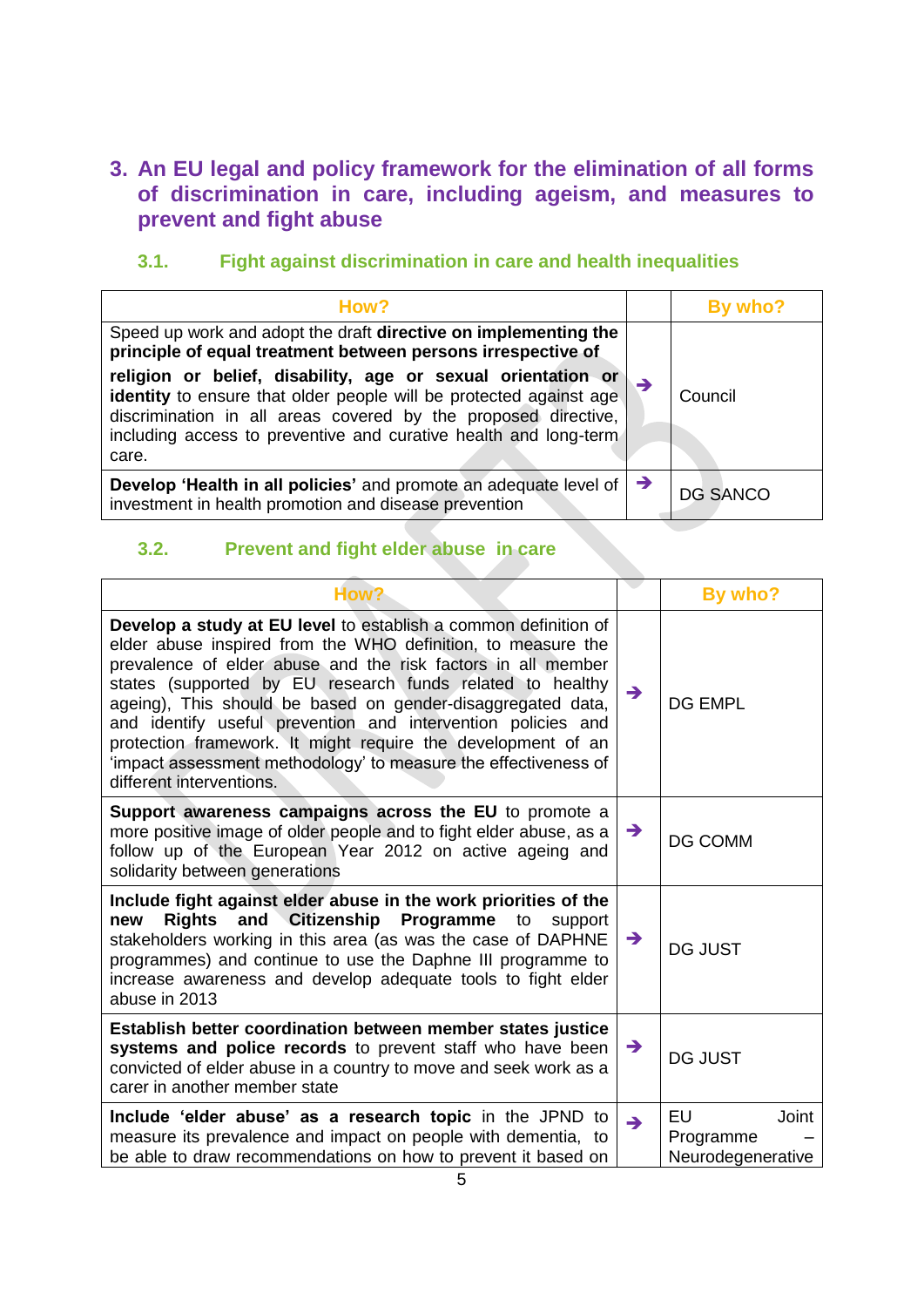| best practice across the EU. | diseases        |
|------------------------------|-----------------|
|                              | Executive Board |

#### **4. Promotion of adequate protection and support for older people in need of care, informal and formal carers and volunteers across the EU, including the smooth cross-border provision of care services**

#### **4.1. Older people**

| How?                                                                                                                                                                                                                                                                                                                                                                                                                 |               | By who?                                                                    |
|----------------------------------------------------------------------------------------------------------------------------------------------------------------------------------------------------------------------------------------------------------------------------------------------------------------------------------------------------------------------------------------------------------------------|---------------|----------------------------------------------------------------------------|
| The EU should adopt a constructive approach in the UN open<br>ended working group on older people's rights and the UN<br>debate on the development of a UN convention on the rights of<br>older people                                                                                                                                                                                                               | D             | DG JUST, EAS                                                               |
| Promote among EU member states accessible LTC services,<br>access to social security, adequate pensions, essential<br>services (e.g. healthcare and housing) and education for older<br>people; ensure that all older people, including those with chronic<br>diseases, will continue to have access to the care they need<br>without falling into poverty and to live in dignity (principle of<br>universal access) | $\rightarrow$ | <b>DG</b><br><b>EMPL</b><br>coordinator for all<br>DGs, EPAPSE,<br>Council |
| Promote a participatory approach to increase the active<br>involvement of older people in EU projects, including in life<br>long-learning programmes, the upcoming Rights and citizenship<br>programme, in Research programmes and other relevant<br>programmes for older people <sup>5</sup> ; build on the results of existing<br>projects to improve participation of older people.                               | $\rightarrow$ | DG EAC, DG<br><b>JUST, DG RTD</b>                                          |
| Use the European Charter of the rights and responsibilities of<br>older people in need of long-term care and assistance<br>developed by the EUSTACEA project <sup>6</sup> as a start for all EU<br>initiatives concerning older people in need of care and assistance,<br>so that ethical issues are at the center of all related EU policies and<br>funding programmes                                              | $\rightarrow$ | DG SANCO, DG<br><b>EMPL, DG RTD</b>                                        |
| Tackle roots of health inequalities to improve healthy ageing and<br>well-being among older women and men, including in the field of<br>mental health.                                                                                                                                                                                                                                                               | $\rightarrow$ | DG SANCO and<br><b>DG EMPL</b>                                             |
| Work on a proposal for a Directive on a minimum income.                                                                                                                                                                                                                                                                                                                                                              | $\rightarrow$ | Council                                                                    |

#### **4.2. Informal carers**

1

 $5$  See AGE's publication 'How to support active ageing in Europe  $-$  Support to local and regional actors' [http://www.age-platform.eu/images/stories/EN/brochure\\_activeageing\\_en.pdf](http://www.age-platform.eu/images/stories/EN/brochure_activeageing_en.pdf)

<sup>6</sup> See the EUSTACEA project (cofunded by the DAPHNE programme) on [www.age](http://www.age-platform.eu/en/daphne)[platform.eu/en/daphne](http://www.age-platform.eu/en/daphne)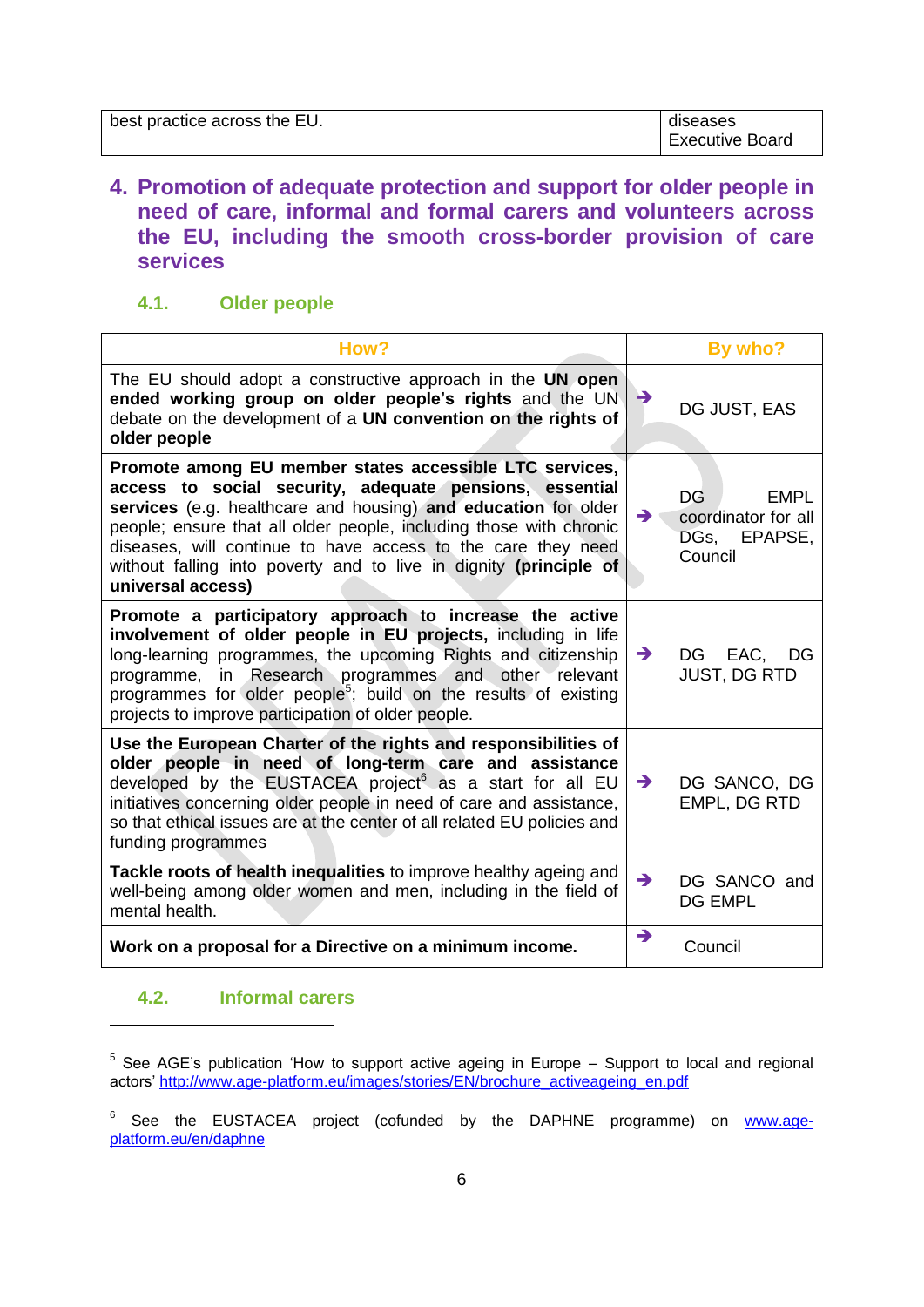| How?                                                                                                                                                                                                                                                                                                                                                                                                                                                                                                                                                                                |               | By who?                                                    |
|-------------------------------------------------------------------------------------------------------------------------------------------------------------------------------------------------------------------------------------------------------------------------------------------------------------------------------------------------------------------------------------------------------------------------------------------------------------------------------------------------------------------------------------------------------------------------------------|---------------|------------------------------------------------------------|
| Table an EU directive on carers' leave and adopt it                                                                                                                                                                                                                                                                                                                                                                                                                                                                                                                                 | $\rightarrow$ | <b>DG EMPL</b><br>SPC.<br>Council<br>Social dialogue       |
| Organise a debate involving a wide range of stakeholders and<br>promote exchange of good practices on support to informal carers;<br>develop EU recommendations for adequate, sustainable and<br>innovative solutions enabling a better reconciliation of work and<br>family life (e.g carers' allowance), decreasing the risks of burnout<br>(e.g. community-based day eldercare, respite care services and<br>home care) and providing better skills and support to informal<br>carers. These recommendations should be developed in a broader<br>perspective of gender equality. | $\rightarrow$ | DG EMPL,<br>DG<br>JUST,<br>DG<br><b>REGIO</b>              |
| Launch a European Year 2015 on violence against women,<br>including specific measures to protect informal carers who are<br>mostly women                                                                                                                                                                                                                                                                                                                                                                                                                                            | →             | <b>DG JUST</b>                                             |
| and support local and regional authorities<br><b>Encourage</b><br>provide accurate and up to date information on how and where<br>to find suitable and timely care solutions, respite care facilities,<br>training and information on carers' rights, counselling services, etc.<br>(e.g. through exchange of good practices, continuing the work<br>done by the WeDO project).                                                                                                                                                                                                     | $\rightarrow$ | DG EMPL,<br>DG<br>REGIO,<br>Committee<br>Ωf<br>the regions |

# **4.3. Migrant carers**

| How?                                                                                                                                                                                                                                                                                                                                                                                                                                                                                                                                                                                                                   |               | By who?                                                                                             |
|------------------------------------------------------------------------------------------------------------------------------------------------------------------------------------------------------------------------------------------------------------------------------------------------------------------------------------------------------------------------------------------------------------------------------------------------------------------------------------------------------------------------------------------------------------------------------------------------------------------------|---------------|-----------------------------------------------------------------------------------------------------|
| <b>Promote measures that support carers migrating from non-EU</b><br>countries and protect their right to equal treatment with EU-<br>countries' carers, that recognize their work and skills, and that<br>provide them with adequate care skills and language training<br>programmes, access to health care, social support and portability<br>of benefits. This should go in hand with promoting schemes to<br>legalise care work for both EU and non-EU migrants while taking<br>into account the causes of illegal care work (lack of affordable care,<br>complex administrative procedures, social acceptability) | $\rightarrow$ | DG EAC, DG<br><b>EMPL, DG JUST</b>                                                                  |
| Raise awareness of the situation of migrant carers working in<br>private households, and the need at national level to ensure them<br>adequate protection, including for undocumented migrant carers<br>and migrant women whose permit to reside stems from a family<br>reunion framework                                                                                                                                                                                                                                                                                                                              | $\rightarrow$ | DG HOME, DG<br>JUST, and DG<br>EMPL, Council<br>member<br>and<br>regional<br>states,<br>authorities |

## **4.4. Professional carers and healthcare professionals**

| How?                                                                                                                                   |          | By who?    |           |
|----------------------------------------------------------------------------------------------------------------------------------------|----------|------------|-----------|
| Include in the revised Directive 2005/36/EC an EU-wide $\rightarrow$<br>recognition of qualifications for eldercare to facilitate care | EMPL,    | DG EAC, DG |           |
| professionals and care assistants' cross-border mobility and of a                                                                      | CEDEFOP, |            | $DG \mid$ |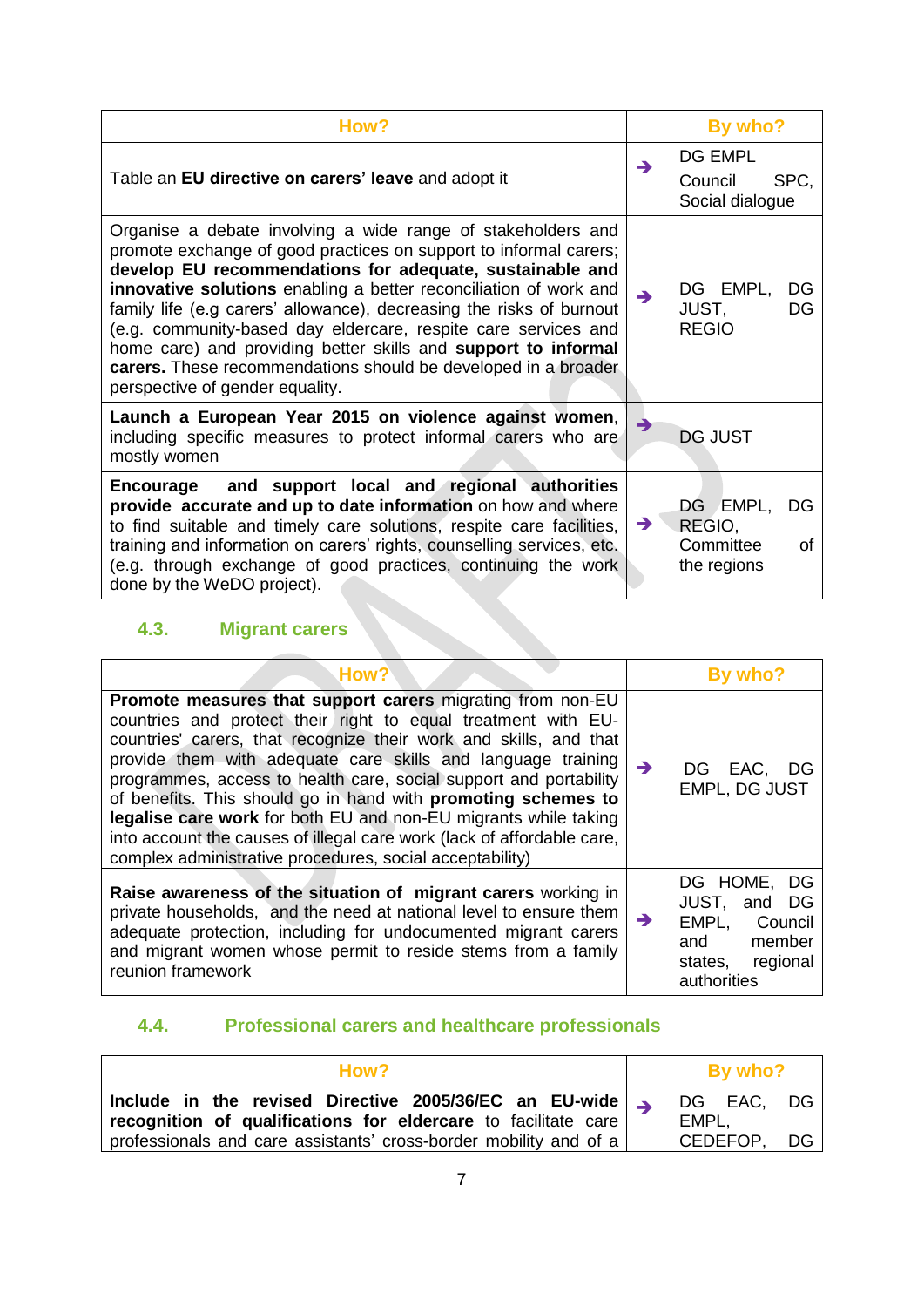| "geriatric" specialization for healthcare professionals (e.g. nurses,<br>doctors) and care assistants (including skills in management of<br>complex needs such as dementia care, disability and mental health<br>care)                                                                                                                                                                                                                                                                                                   |               | <b>MARKT</b>                                                             |
|--------------------------------------------------------------------------------------------------------------------------------------------------------------------------------------------------------------------------------------------------------------------------------------------------------------------------------------------------------------------------------------------------------------------------------------------------------------------------------------------------------------------------|---------------|--------------------------------------------------------------------------|
| Disseminate and use the results from relevant EU projects to<br>enable all carers to receive e-training programmes and to<br>validate their skills (including separate modules for professional<br>and informal carers and a module on how to detect and fight elder<br>abuse). Use the European Social Fund to apply training modules<br>to support carers' work                                                                                                                                                        | $\rightarrow$ | DG EAC,<br>DG<br>EMPL,<br><b>CEDEFOP</b>                                 |
| Create and promote new job profiles and qualifications for the<br>LTC sector in a way that allows professional carers' mobility<br>between care sectors, i.e. between child, elder and disability care<br>as well as between countries, and that focuses on needs of service<br>users. This includes the development of social skills and specific<br>skills such as networking, the use of ICT and assistive<br>technologies, ethical issues, case and care management, dementia<br>care, everyday-life assistance etc. | $\rightarrow$ | DG EAC,<br>DG<br>EMPL,<br>CEDEFOP,<br>DG<br>RTD,<br>DG<br><b>CONNECT</b> |

# **4.5. Volunteers**

| How?                                                                                                                                                                                                                                                                                                                                                                                 |               | By who?                |
|--------------------------------------------------------------------------------------------------------------------------------------------------------------------------------------------------------------------------------------------------------------------------------------------------------------------------------------------------------------------------------------|---------------|------------------------|
| The European Parliament should adopt the Intergroup on Ageing's<br>resolution on the importance of involving older people in<br>volunteering activities                                                                                                                                                                                                                              | $\rightarrow$ | European<br>Parliament |
| The EC should table an initiative on volunteering, mentioning both<br>the importance of an active role for volunteers of all ages, and the<br>value of the work done by volunteers in the care field, for ex. in $\rightarrow$<br>fighting social isolation or contributing to solidarity between<br>generations, and include older volunteers in the Erasmus for all<br>initiative. |               | <b>DG EMPL</b>         |

# **4.6. Cross-border care services**

| How?                                                                                                                                                                                                                                                                                                                 | By who?                                     |
|----------------------------------------------------------------------------------------------------------------------------------------------------------------------------------------------------------------------------------------------------------------------------------------------------------------------|---------------------------------------------|
| Develop an EU framework of voluntary standards for LTC, as<br>part of the on-going debate on standards for services in social and<br>health care, to ensure adequate protection of vulnerable<br>consumers and users and of professional carers across the EU<br>and raise quality of cross-border provision of LTC. | DG EMPL and<br>standardization<br>bodies    |
| Create an EU portal with up-to-date information on users' and<br>consumers' rights and existing protection measures both for older<br>people in need of care and assistance and for professional carers,<br>engaged in cross-border care service provision.                                                          | DG SANCO, DG<br>EMPL,<br>DG<br><b>MARKT</b> |